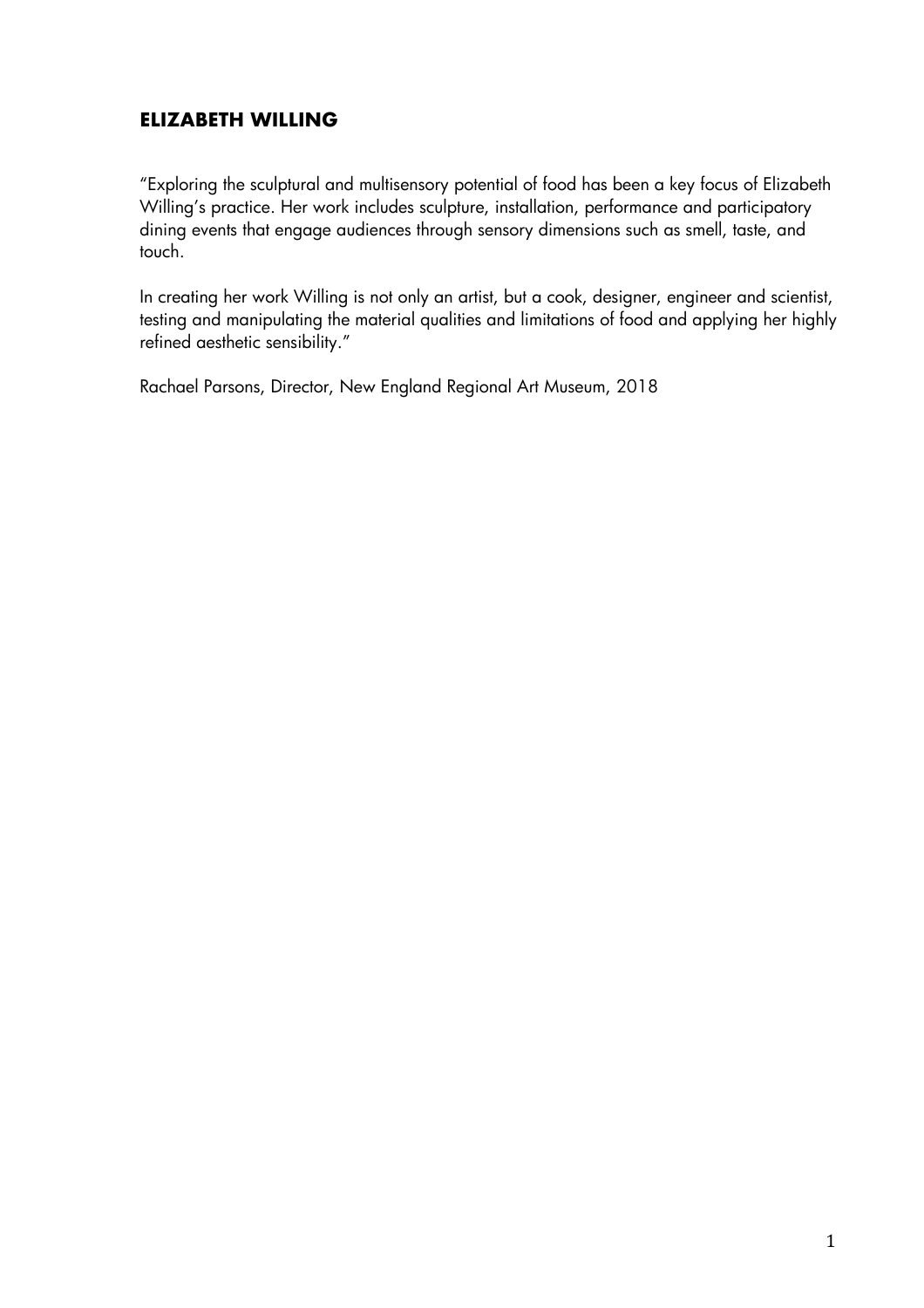#### **ELIZABETH WILLING**

Born 1988, Victoria, Australia Lives and works in Brisbane Represented by Tolarno Galleries, Melbourne

#### **EDUCATION**

#### **2018**

Masters Fine Art (Visual Art), Queensland University of Technology

#### **2009**

Honours Program Fine Arts (Visual Art), Queensland University of Technology

#### **2006–2008**

Bachelor of Fine Arts (Visual art), Queensland University of Technology

#### **SOLO EXHIBITIONS**

#### **2022**

Forced Rhubarb, Tolarno Galleries QAGOMA Open Studio exhibition

#### **2020**

Sliver, Museum of Brisbane

#### **2019**

Through the Mother, University of Queensland Art Museum, Brisbane Pith, Caloundra Regional Gallery Empty Inside, Kuiper Artspace, Brisbane Kernel, Frank Moran Gallery, QUT Brisbane

#### **2018**

Strawberry Thief, Tolarno Galleries, Melbourne Art Fair Impossible Guest, New England Regional Art Museum, Armidale NSW

#### **2017**

Guava Season, Tolarno Galleries, Melbourne

#### **2016**

BCM Crucible Gallery, Brisbane With the Table in Mind, Side Gallery, Brisbane

#### **2015**

Between Courses, Spiro Grace Art Rooms, Brisbane Shades of Yellow, Künstlerhaus Bethanien, Berlin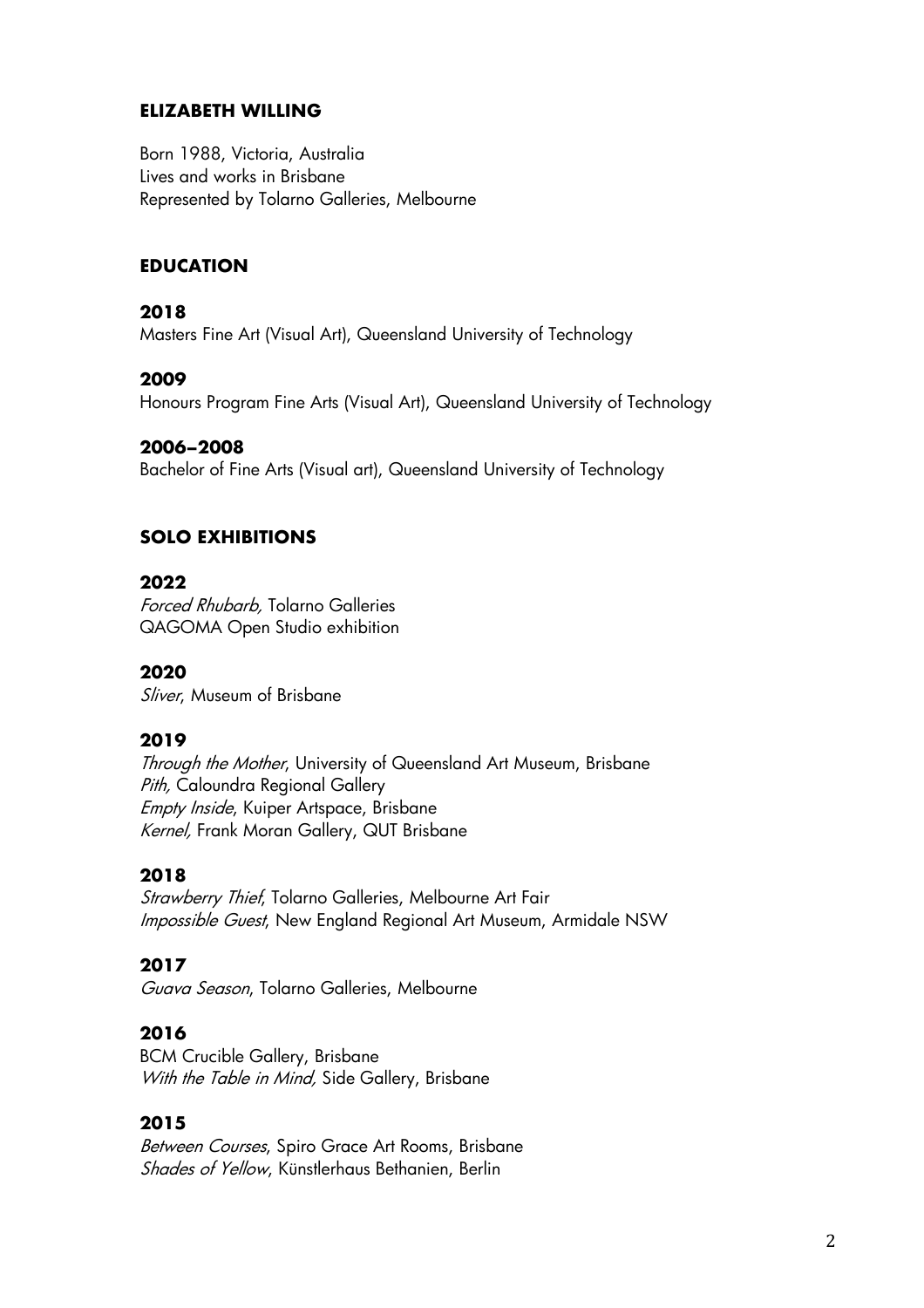**2013** Leaving the Table, Boxcopy, Brisbane

**2012**

Gut Feeling, Metro Arts, Brisbane

**2010** 

Short-Lived, Free Range festival, Metro Arts, Brisbane

## **2009**

Swallow, QUT Art Museum, Brisbane

## **2008**

Artificial Sweetener, QUT Art Museum, Brisbane

# **SELECTED GROUP EXHIBITIONS**

## **2022**

Slow Churn The Condensery, Somerset Regional Art Gallery, Toogoolawah, QLD

## **2021**

City in the Sun Museum of Brisbane All my friends are (leaving) returning to Brisbane Outer Space, Brisbane STILL Coffs Harbour Regional Gallery, New South Wales

# **2020**

Amuse Bouche: The Taste of Art, Tinguely Museum, Basel, Switzerland

## **2019**

The Things We Do Together, MCA Art Bar, Museum of Contemporary Art, Sydney A Fierce Hope, Adderton, Brisbane

# **2017**

CODE Art Fair, Art Fridge, Copenhagen, Denmark EAT ME, Trapholt Museum of Art and Design, Kolding, Denmark Tastes Like Sunshine, Museum of Brisbane

# **2016**

Resort, Art on James, Brisbane Churchie Art Prize, QUT Art Museum, Brisbane Sunshine Coast Art Prize, Caloundra Art Gallery, Queensland Less, The Laundry Artspace, Brisbane Shape of Things to Come: The Anniversary Show, The Block QUT

# **2015**

Freedman Foundation Travelling Scholarship Exhibition, UNSW Galleries, Sydney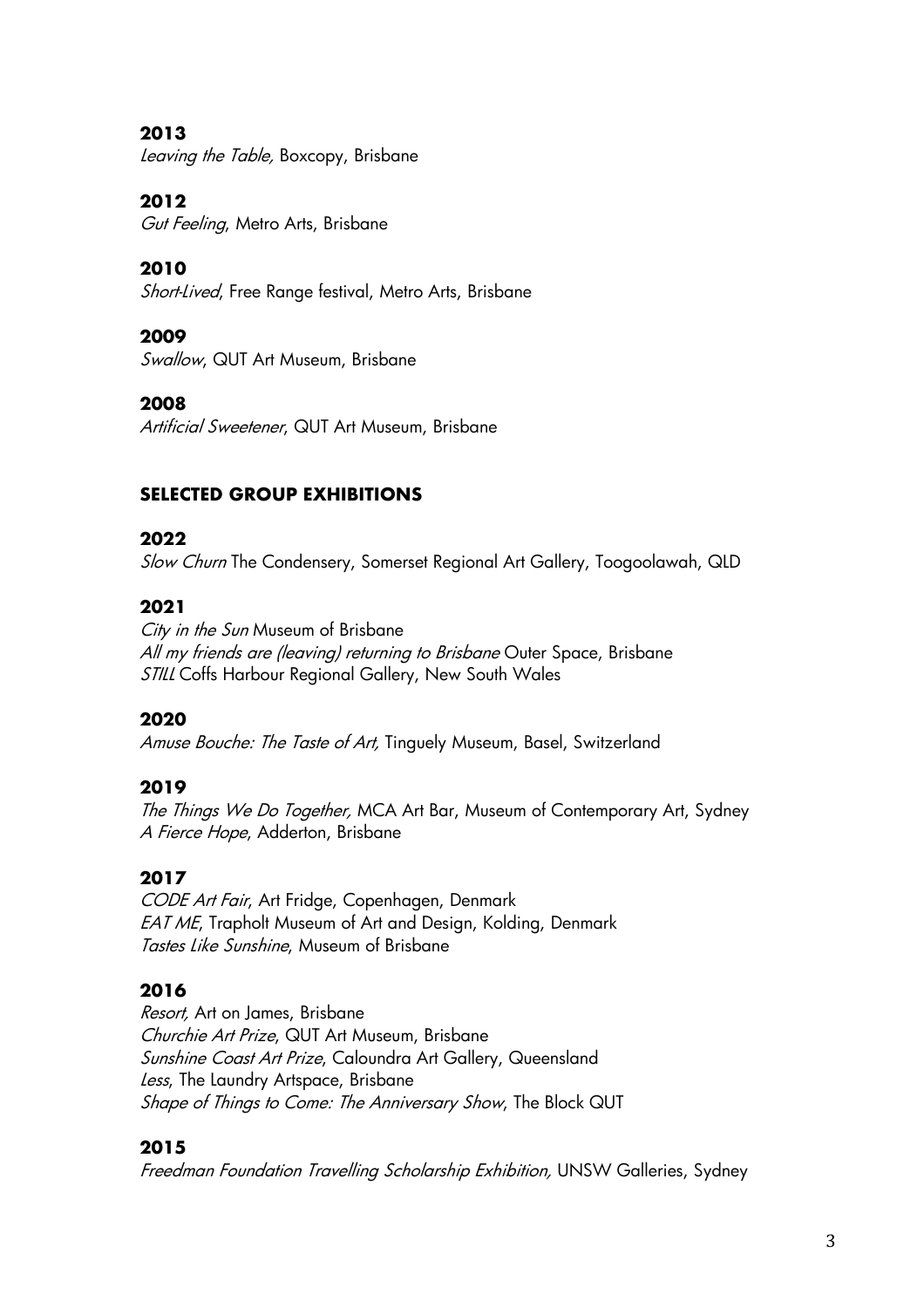Group show, Australian Embassy, Berlin Mouthfeel, Brenda May Gallery, curated by Megan Fizell, Sydney Paper works III, Brenda May Gallery, Sydney

#### **2014**

Subtropic Complex, James Street via IMA Brisbane

#### **2013**

Sugar, Sugar, Brenda May Gallery, curated by Megan Fizell, Sydney NAVA Travelling Scholarship exhibition, COFA Gallery, Sydney Churchie Art Prize Finalist Exhibition, Griffith Art Gallery, Brisbane

### **2012**

 $Art + food: Beyond the still life, Brenda May Gallery, Sydney$ Going South, Screen Space, Melbourne Fresh Produce, Next Wave Festival, Melbourne Safari, The Rocks Sydney

#### **2011**

Body Transgress, Metro Arts, Brisbane Subdivision, LEVEL, Brisbane

### **2010**

Fresh Cut, Institute of Modern Art, Brisbane Invitational, Level ARI, Brisbane The Ultimate Time Lapse Megamix, Next Wave Festival, Melbourne To Heat, To Freeze, To Prick. The Wandering Room, Brisbane

#### **2009**

Two for me none for you, No Frills\*, Brisbane Pashing Seatbelts, BFA Visual Art honours graduate exhibition, The Block, Brisbane 2High Festival, Powerhouse Museum, Brisbane Recession Art and Other Strategies, 17 MacLauchlan St, Brisbane POW, Accidentally Annie St Space, Brisbane Sketchpad, The Block, QUT Kelvin Grove Hand Made Strange, Artisan, Brisbane The Shape of Things to Come, The Block, QUT Brisbane

## **COMISSIONS**

#### **2020**

Metro Arts – public window curtain Private Commission, Sunshine Beach, Queensland

#### **2019**

Public window façade, University of Queensland Art Museum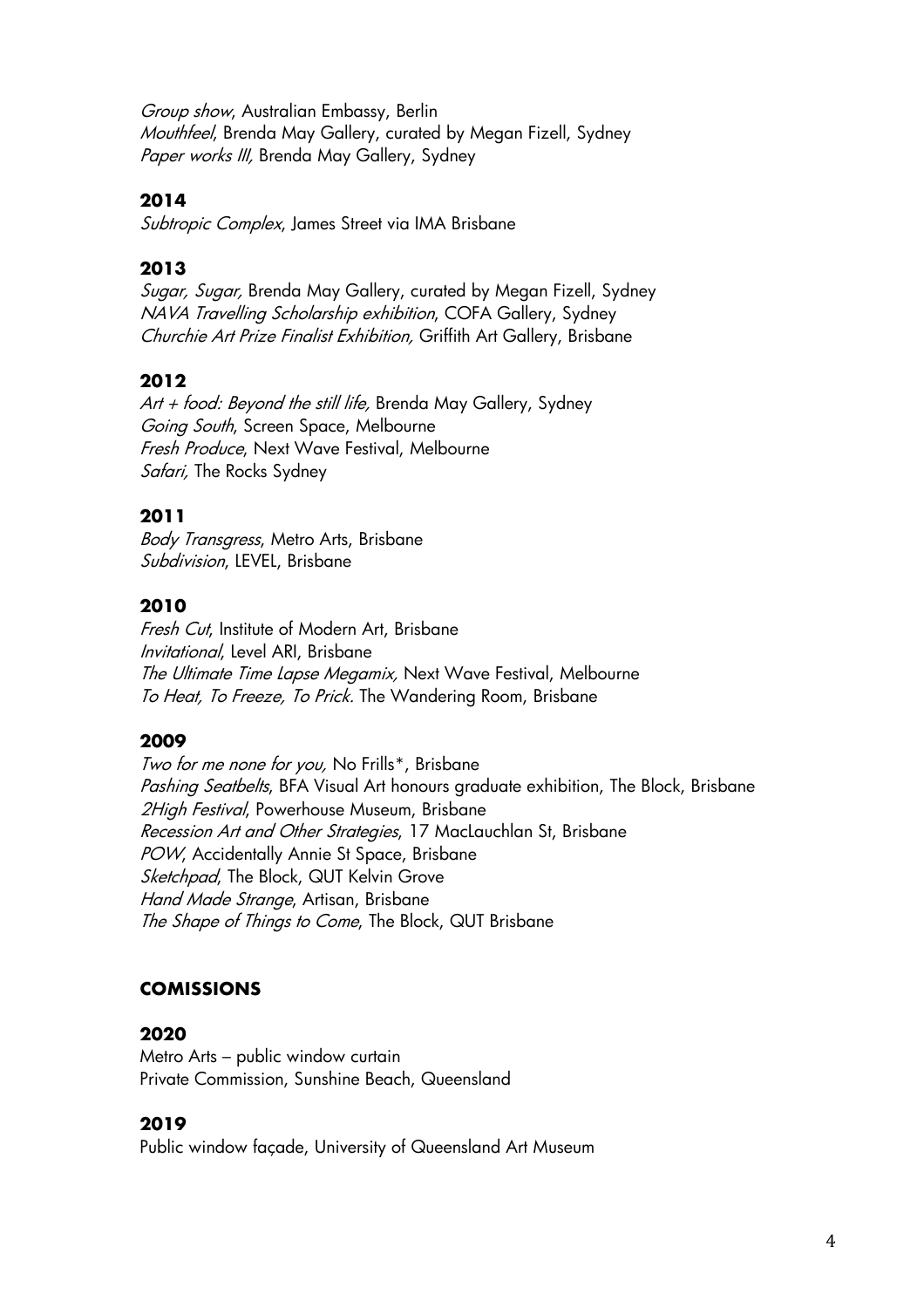## **2017**

Brisbane City Council, William Jolly Bridge projection

## **2016**

Winter Gala artwork edition commission, IMA Brisbane

## **2012**

Hutton Lane Lightbox public art project commission, Museum of Brisbane

## **2011**

Platform public art project commission, Museum of Brisbane

## **RESIDENCIES**

#### **2022**

QAGOMA – Open Studio residency Urban Art Projects (UAP) – onsite residency

#### **2020**

Museum of Brisbane

#### **2019**

Australian Network for Art and Technology (ANAT) partnership with Australian Wine research Institute (AWRI) Adelaide

#### **2017**

New England Regional Art Gallery, Armidale

#### **2015**

HIAP Helsinki International Art Program

#### **2014–2015**

Australia Council Kunstlerhaus Bethanien residency, Berlin

#### **2012**

Artist in Residence, Metro Arts

#### **INTERNATIONAL MENTORSHIPS**

#### **2014**

Internship with Thomas Rentmeister, Berlin

#### **2012**

Work placement with Experimental Food Society, London working in experimental food psychology lab at Oxford under Professor Charles Spence and with designer Fernando Laposse.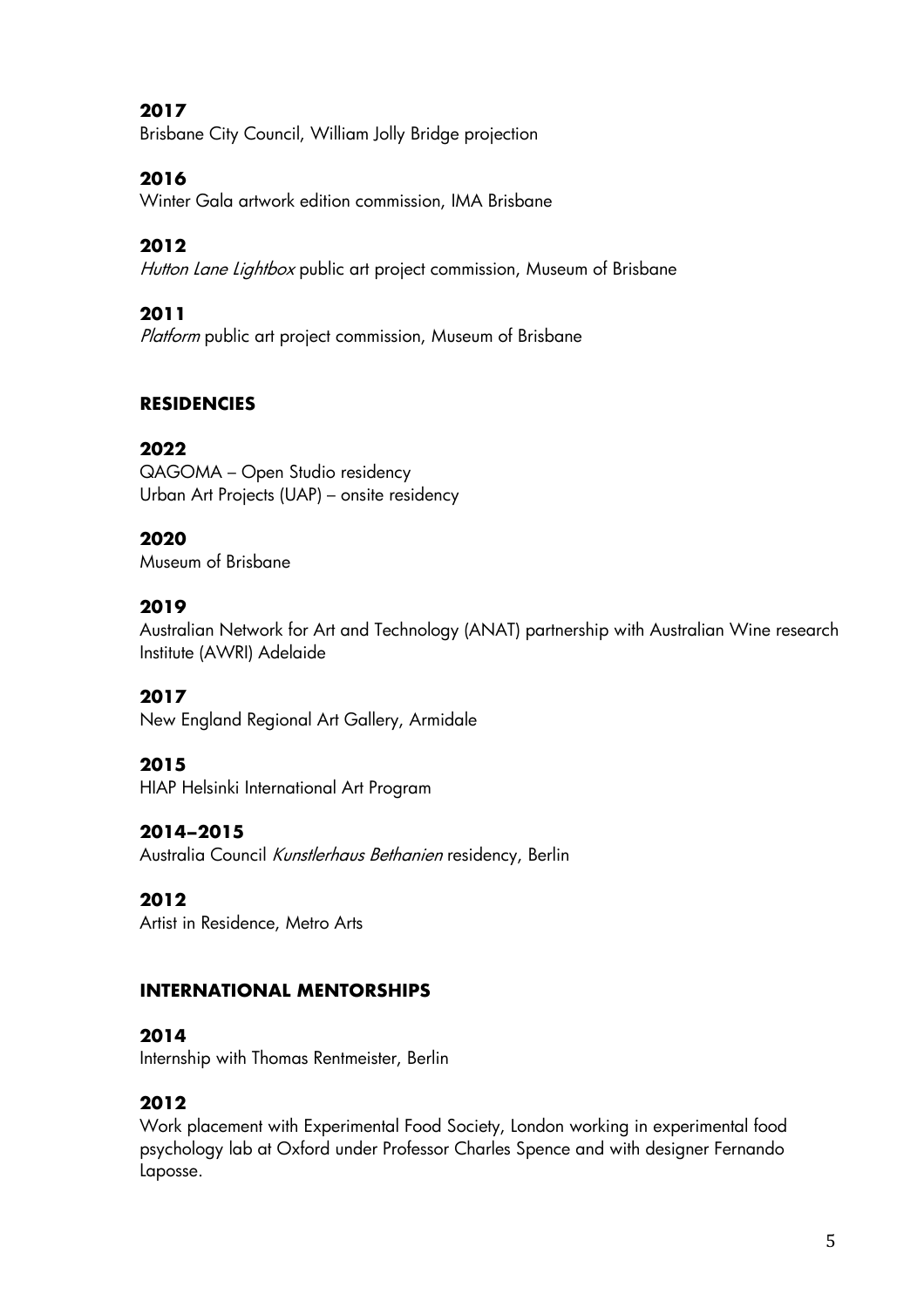**2011**

Professional development internship with Janine Antoni, New York

## **SELECTED FUNDING, GRANTS and AWARDS**

#### **2019**

Arts Queensland Individual fund

### **2018**

Dorothy Birt Memorial Prize for multi-disciplinary Art practices

## **2017**

Shortlisted Jeremy Hynes New Media Award through IMA Brisbane Australia Council Project Funding

### **2016**

Australia Council Project Funding

### **2014**

Australia Council International Residency funding Kunstlerhaus Bethanien Berlin

### **2013**

NAVA Freedman Foundation Travelling Scholarship Arts Queensland Individual Grant

## **2012**

Australia Council Artstart Grant NAVA Australian Artists Grant

#### **2011**

Youth Arts Queensland JUMP Mentoring program Arts Queensland Career Development Grant

#### **2010**

Queensland Art Gallery Melville Haysom Scholarship

#### **2009**

Robert and Kay Bryan/ Jack Manton Art Award

## **SPECIAL PROJECTS**

#### **2019**

Land in Motion – Caloundra Regional Gallery and Spicers Retreats Montville. In collaboration with Chef Chris Hagan.

UQ Dinners (*Through the Mother*), UQ Art museum in collaboration with chef Josue Lopez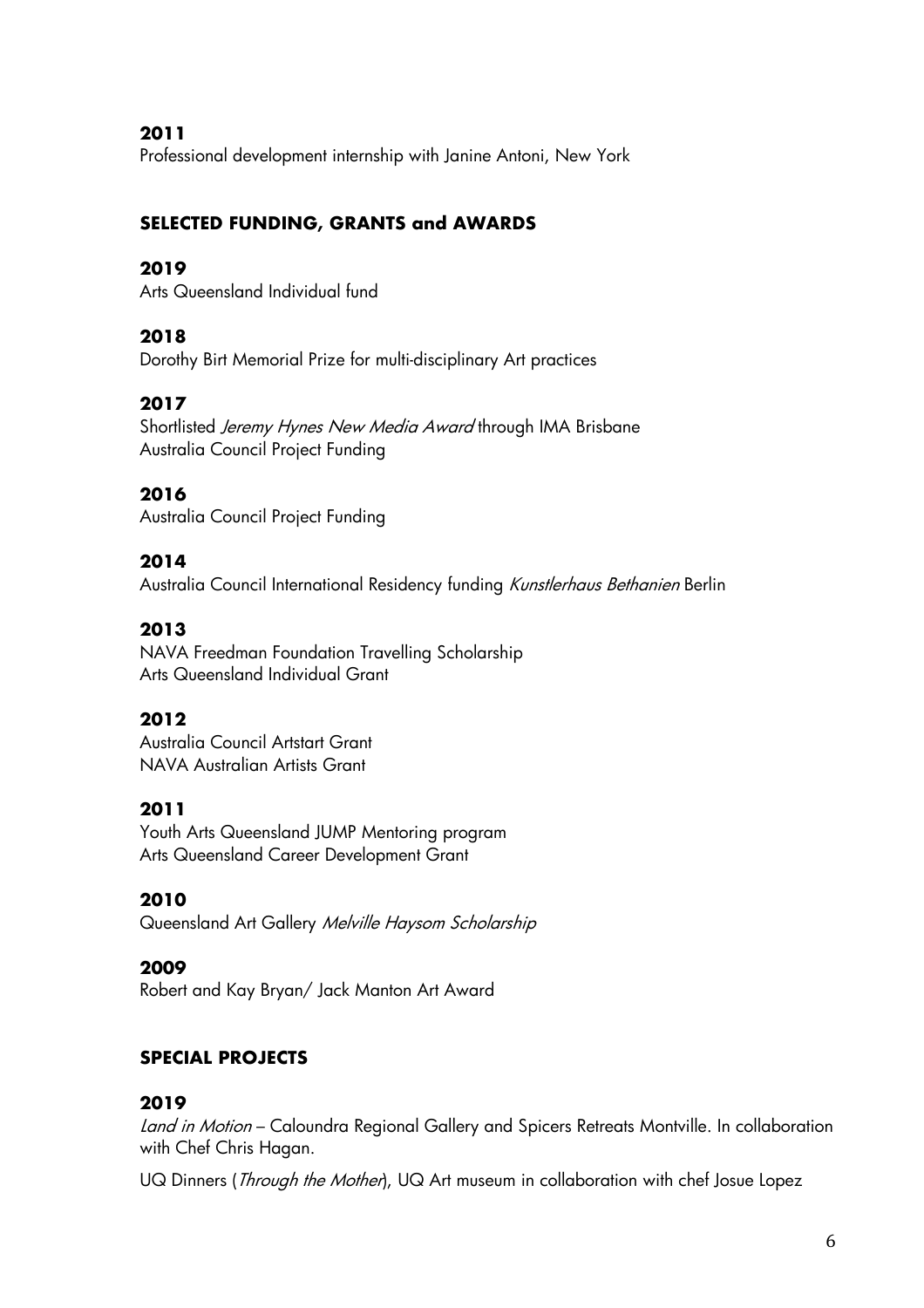### **2017**

Anxiolytic IMA, Institute of Modern Art, Brisbane in collaboration with Aidan Beirs

## **2016**

We Who Eat Together, GOMA restaurant, in collaboration with GOMA Executive Chef Josue Lopez

### **2015**

Dessert III, Spiro Grace Art Rooms, Brisbane

#### **2014**

Serviette Shirt Dinner, Kunstlerhaus Bethanien, Berlin

### **2013**

Dessert II, Brenda May Gallery, Sydney

#### **2013**

Dessert I, West End, Brisbane

## **AASS ARTIST-RUN GALLERY AUSTRALIA**

### **2008–2013**

Co-Founder and Co-Director

#### **PUBLICATIONS**

Miekus, Tiarney 20 Questions with Elizabeth Willing Art Guide May/June 2022 issue 137 https://artguide.com.au/food-and-art-20-questions-with-elizabeth-willing/

Sawyer, Hamish, *Elizabeth Willing: The Art of Hosting*, Vault, 2020 https://elizabethwilling.files.wordpress.com/2020/08/vault\_issue-29.pdf

Allen, Max, The Art of Fermentation, Financial Review Magazine, 2020

Stephens, Andrew, *Elizabeth Willing: The Shelf Life of Food*, Artlink, 2019 https://www.artlink.com.au/articles/4803/elizabeth-willing-the-shelf-life-of-food/

Francis, Hannah, *Elizabeth Willing offers a taste of Melbourne Art Fair*, The Age, 2 August 2018 https://www.theage.com.au/entertainment/art-and-design/elizabeth-willing-offers-ataste-of-melbourne-art-fair-20180801-p4zuxk.html

Breheny, Emma, *Elizabeth Willing turns art into food*, literally, Gourmet Traveller, 31 July 2018 https://www.gourmettraveller.com.au/news/food-news/elizabeth-willing-food-art-16266

Karvelas, Patricia, *Elizabeth Willing: The Strawberry* Thief, ABC RN Drive, The Drawing Room, 31 July 2018

https://www.abc.net.au/radionational/programs/drawingroom/elizabeth-willing-thestrawberry-thief/10058196